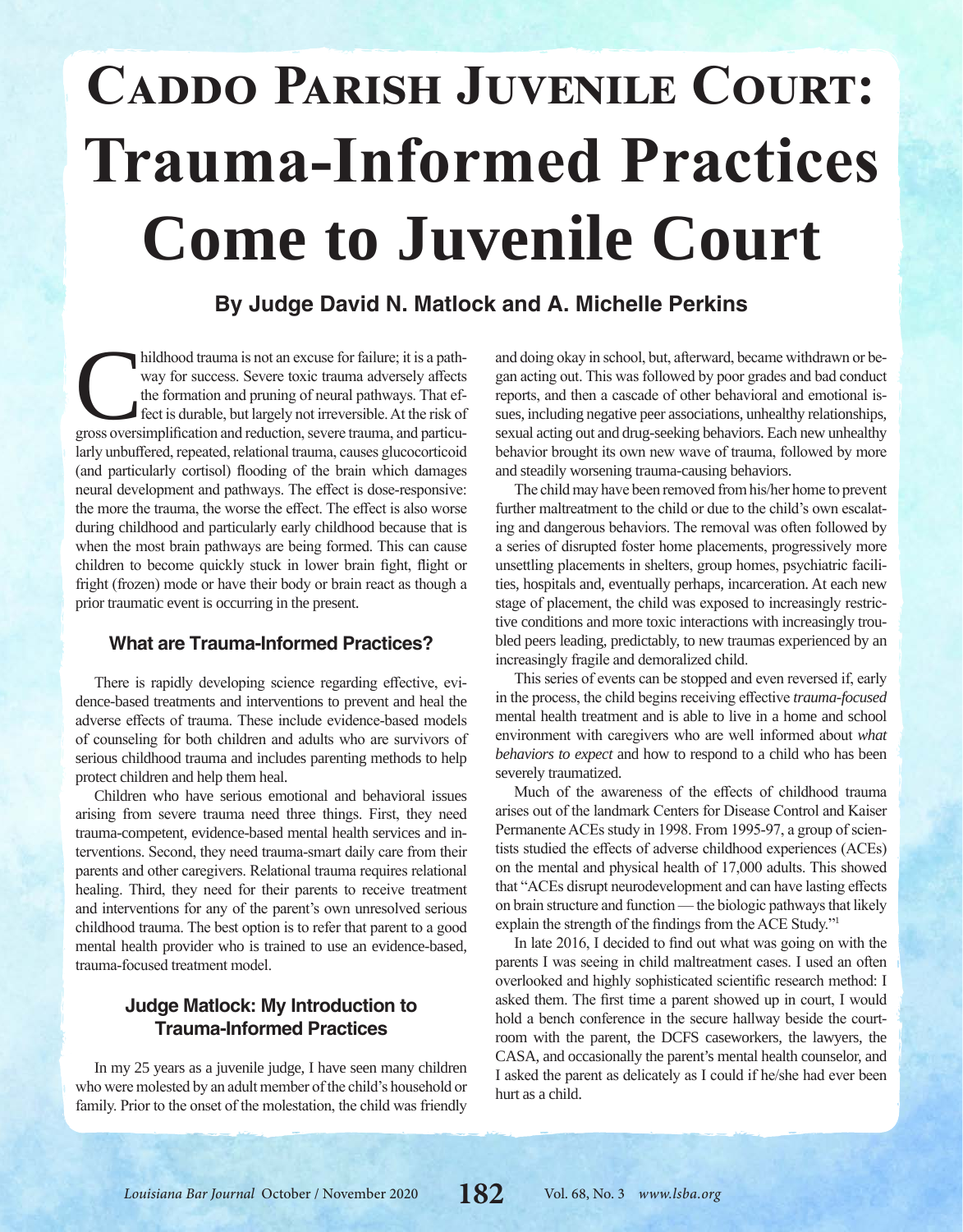The parents' responses were jarring and eye-opening. Their childhood trauma was pervasive, severe and relational. There were remarkable similarities in what they were reporting. Their trauma frequently involved inescapable and repeated sexual abuse by an adult member of their family or household. Many of these parents reported seeing their own parent being serially victimized by domestic violence when they were too young to be able to do anything about it.

A high percentage of the parents with mental illness or treatment-resistant substance abuse were themselves survivors of severe childhood trauma. And a very high percentage of mothers had been victims of childhood sexual abuse. The parents' accounts were credible and often verifiable from DCFS records, criminal records and accounts from other family members. This, it turns out, was not an anomaly.2

One thing that stood out about these hallway interviews was how uniformly willing these parents were to share their deeply personal information in an unfamiliar setting with people they barely knew. One parent who had been molested as a child told us that this was the first time she had ever told anyone about what had happened to her.

I began to realize that I had spent over two decades as a juvenile judge not really understanding the singular and pervasive effect that trauma, unhealthy parent/child attachments, toxic stress and, on the positive side, resilience has on every part of the juvenile justice system and on the health and quality of life in our entire community. My experience was not unique.<sup>3</sup>

### **A Plan for Action**

On Sept. 19, 2017, I met with about 35 local treatment providers and child welfare stakeholders who were interested in trauma to discuss how to address trauma in the context of the child welfare system. In that meeting, we identified a goal, the steps necessary to achieve that goal, and additional stakeholders that we needed to include. We referred to our little band as the **Strategic Planning Group for Trauma.** We eventually included not only healthcare professionals, but foster and adoptive parents and children, educators, lawyers, Latinx community representatives, and even a yoga instructor. Our initial goal was to identify and address the traumarelated needs of children and adults in Caddo Parish who are involved or at risk of becoming involved in the child welfare system.

- To achieve that goal, we created four working groups:
- ► the Screening, Assessment and Referral Group;
- ► the Treatment Capacity and Training Team;
- ► the Caregiver Training/TBRI® Group; and
- ► the Multidisciplinary Trauma Intervention Team.

The purpose of the first group, **Screening, Assessment and Referral,** was to develop a system to provide a comprehensive trauma-focused mental health assessment and a referral to appropriate treatment for parents as early as practicable in child protection cases. We quickly built a *speedy* child welfare worker and court assessment and referral process by using our existing Family Drug Court referral process and by providing training to local mental health professionals and child welfare workers on how to conduct trauma-focused assessments and make referrals to appropriate trauma-competent treatment services and adjunct interventions.

The assessment protocol that this group developed is individualized and draws from several instruments, including the Global Assessment of Individual Needs (GAIN), the ACEs questionnaire with supplemental questions, trauma blocks, the Global Assessment of Relational Functioning (GARF) scale assessment and the LEC-5 symptoms screen. This assessment process has been refined and streamlined based on our experience.

Removal of a child from the home can be necessary for the child's protection, but the removal itself causes trauma to the child. In order to prevent removal, we have begun working with DCFS to use the trauma-focused assessment and referral process before the risk of harm to the child reaches a point that requires removal. This represents a significant shift in the culture and approach to child welfare.

After an assessment, we referred cases to the **Treatment Capacity and Training Team.** The purpose of this group was twofold: to identify local mental health providers who were already willing and able to provide evidence-based, trauma-competent, Medicaid-funded treatment; and to identify mental health treatment providers who wanted to receive additional training in this kind of treatment and make it available to them.

There are a number of evidence-based, trauma-specific mental health therapies. For adults, these include Prolonged Exposure Therapy, Cognitive Processing Therapy and Eye Movement Desensitization and Reprocessing (EMDR) Therapy. For children, these include Trauma Focused Cognitive Behavioral Therapy and EMDR. Others include the Nurse Family Partnership, Parents as Teachers, Triple P-Positive Parenting Program®, cognitive processing therapy (CPT) and play therapy, and more shallow-end, trauma-competent services such as yoga, mindfulness, equine therapy and others.

The travel and tuition cost for providers to be trained to deliver these services can be high, almost prohibitive, given Medicaid reimbursement rates. The Treatment Capacity and Training Team convened a large gathering of local mental health professionals to identify the trauma-competent treatment training that our providers wanted and then worked to make it available to local providers free or at a substantially reduced cost.

As a result, 25 local providers have received free training in a proprietary treatment model;<sup>4</sup> 15 have received scholarships and obtained comprehensive training in EMDR treatment. This addresses the crucial need to get trauma-focused, evidence-based treatment to parents who are survivors of serious childhood trauma and are eligible for Medicaid.<sup>5</sup> Severe relational trauma requires sustained relational healing.

This leads to our third team, the **Caregiver Training/TBRI® Group.** Its purpose was to promote training for biological, adoptive and foster parents, teachers, childcare providers and other caregivers on how to provide trauma-competent care for children who are survivors of serious trauma.

Continued on page 184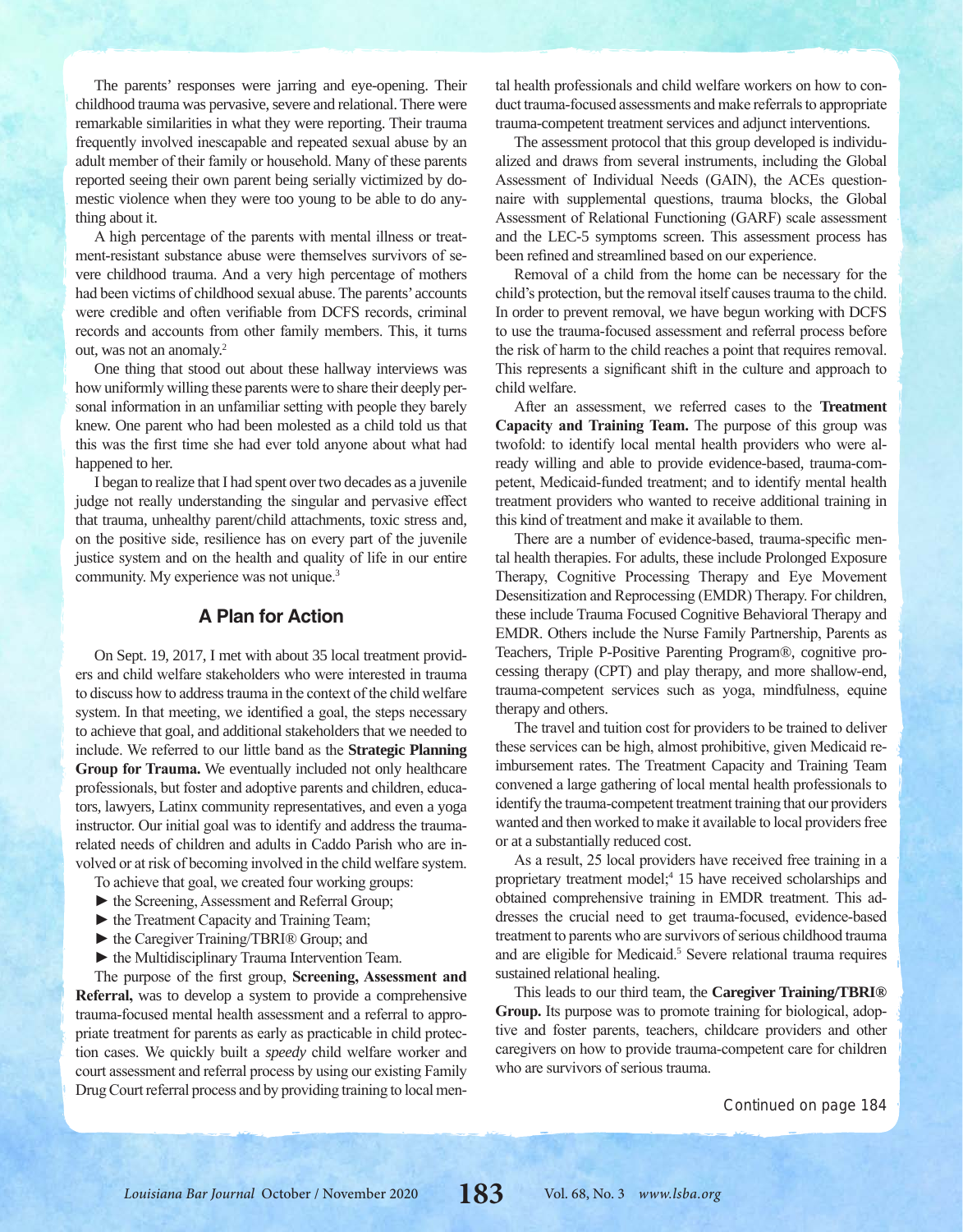#### **Juvenile Court** continued from page 183

### **And the Project Continues**

The letters TBRI stand for *trust-based relational intervention*. TBRI® is an intervention developed by Dr. Karyn Purvis and Dr. David Cross, with TCU, to help equip parents and other caregivers to be well informed about *what behaviors to expect* and how to respond to children who have been severely traumatized. DCFS and Crossroads NOLA, a community-based organization in New Orleans, were already working to promote the availability of TBRI® in Louisiana. We were able to leverage these statewide efforts locally by working in particular to promote TBRI® training in the Shreveport area.

Volunteers For Youth Justice (VYJ) has adopted TBRI® as one of its five primary programs. VYJ employs a full-time, courtbased TBRI® coordinator, and our clerk of court provides parttime TBRI® assistants. VYJ partners with Crossroads NOLA to conduct monthly TBRI® Friday trainings in Shreveport and has reached hundreds of local parents and child-serving professionals. VYJ has recruited and trained and supervises about three dozen TBRI® Advocates, specially trained volunteers who are commissioned by the court and assigned to provide one-on-one training and support for biological, foster and adoptive parents of children with serious emotional or behavioral problems arising from trauma. We also now have a counselor-led, TBRI®-infused caregiver support group for foster parents. We have 30 or so local certified TBRI<sup>®</sup> practitioners in our area.<sup>6</sup>

This TBRI®-related programming has led to VYJ providing a staffed Calming Studio for children at court and to our having an emotional support puppy, Sasha, available for children and others while at court. Sasha circulates within our courtroom, hallways, sidewalks and the Calming Studio helping children, and not infrequently adults, experience a degree of joy and emotional comfort during an otherwise very difficult time.

In addition, we have staggered docketing to reduce court waiting time, and our District Attorney's office provides traumasmart activity bags for children who come to court. Caddo Parish Juvenile Services has TBRI® training for detention staff, juvenile probation officers, FINS staff and parents of children in detention, on probation or in the FINS program. We are working to provide TBRI® training to the staffs of area juvenile shelters, group homes and secure facilities.

The Caddo Parish School Board has adopted and is implementing its system-wide Trauma Responsive Schools Plan. This plan extends to teachers and other staff workers who come into contact with children, such as bus drivers, cafeteria workers, office personnel and others. We also now have two dedicated TBRI® time-in classrooms in local schools.

Finally, we established the **Multidisciplinary Trauma Intervention Team.** Its purpose is to staff specific child welfare cases involving serious trauma to either children or the adult parents. This group quickly helped build cross-discipline relationships and communication networks among a number of local agencies and service providers. These efforts helped create a trauma-conscious culture in our local child welfare system.

The overall Strategic Planning Group continued to meet periodically to take stock and adjust the trajectory of our efforts. Our structure worked well to make palpable changes in the culture and processes within our local child welfare system and helped us become a *trauma-informed child welfare system*, but there were still gaps.

We realized that our efforts need not be limited to the child welfare system and must include schools and childcare providers, law enforcement, fire and EMS, adult corrections and family court. We also realized that we should address social media, public awareness and intersystem communications and networking. We further realized that our efforts should include public health components and should be informed and guided by our local medical community.

So we broadened our goal to develop and implement a healthcare system-guided, community-wide action plan to prevent childhood trauma and to heal its pervasive effects on adults and children. We merged our child welfare efforts with other ongoing local efforts, including ACEs training, school-based resilience-building efforts and youth resilience-building activities, into a broader effort guided by the Community Foundation of North Louisiana and Step Forward NWLA.

Caddo Parish is one of four pilot sites for the Service Array portion of our statewide child welfare Program Improvement Plan. Working with the Louisiana Pelican Center for Children and Families and Step Forward NWLA, we are coordinating our various local trauma-related efforts with this Service Array pilot project.

Part of that broader effort included developing and conducting the Northwest Louisiana Early Childhood Policy Leadership Institute. This included three one-day training sessions over three months for local business, political, hospital administration and education leaders. The Northwest Louisiana ECPLI has set in motion a collaborative public awareness and policy development effort to promote quality childhood reading education and attachmentnurturing, trauma-informed parenting and childcare.

We also reached out to our local medical community, and they are now helping lead our efforts. The Department of Pediatrics of the University of Maryland School of Medicine has developed a screening model for risk factors of child maltreatment and social determinants of health called Safe Environment for Every Kid (SEEK). Our local pediatricians have adapted the SEEK model for our community, and, together with the Community Foundation of North Louisiana, they are promoting the use of this model among their local peers.7 This change is important because pediatricians are among the earliest touchpoints for children who are survivors of serious trauma or are at risk of trauma. Pediatricians at our local teaching hospital, Ochsner LSU Health Shreveport, have begun training on using the SEEK model to screen and make referrals to trauma-competent services as part of their routine well-check process. This is important because it is taking place at a teaching hospital with the capacity to bend the trajectory of pediatric practices for a generation of new doctors.

Continued on page 186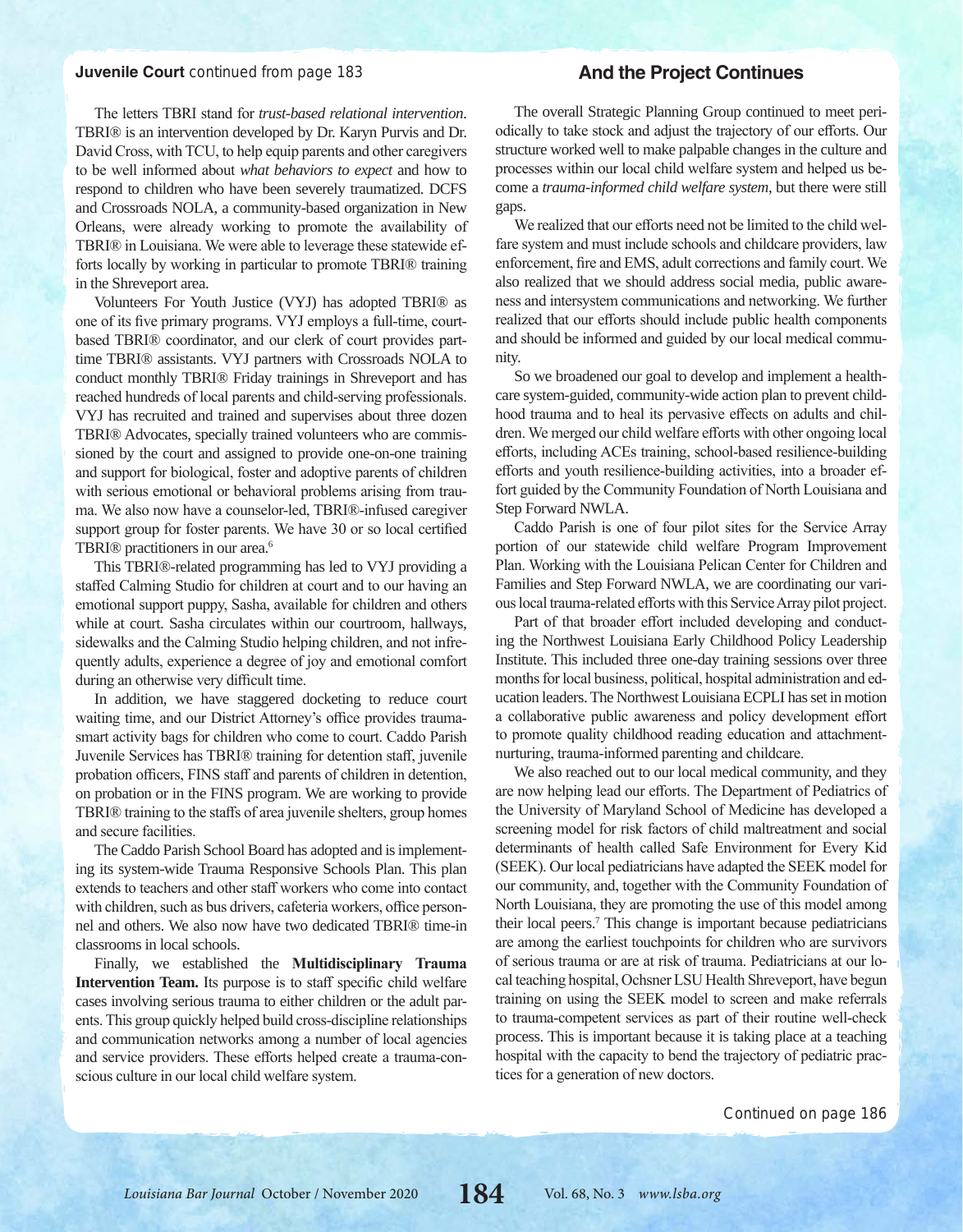# Complex litigation SympoSium 20th annual louiSiana State BaR aSSoCiation

### novemBeR 6, 2020 – new oRleanS



### Richard J. Arsenault, Seminar Chair

Our speakers include the nation's leading complex litigation academicians, jurists, and members of the bar from both sides of the "V." These are the folks that are presiding over, writing about, and litigating the most significant cases in the country. They are the who's who of the complex litigation bench and bar.

### Featured Speakers Have Included:



Hon. Eldon Fallon • Hon. Carl Barbier • Hon. Patrick Hanna • Hon. Glenn Norton • Hon. Ken Starr Prof. Lynn Baker • Prof. Jaime Dodge • Prof. Arthur Miller • Prof. James Wren Thomas Anapol • Khaldoun Baghdadi • Jeff Bassett • Dustin Carter • Dawn Chmielewski Tony Clayton • Lori Cohen • Special Master Kenny DeJean • Brian Devine • Bob Drakulich Nick Drakulich • Val Exnicios • Yvonne Flaherty • John Hooper • Jane Lamberti • Mark Lanier Rachel Lanier • Lynn Luker • Hunter Lundy • Todd Mathews • Jennifer Moore Melanie Muhlstock • James Murdica • Joe Rice • Special Master Gary Russo • John Sherk Raymond Silverman • Joe Thorpe • Aimee Wagstaff • James Williams

For more information and to register online, please visit: www.lsba.org/CLE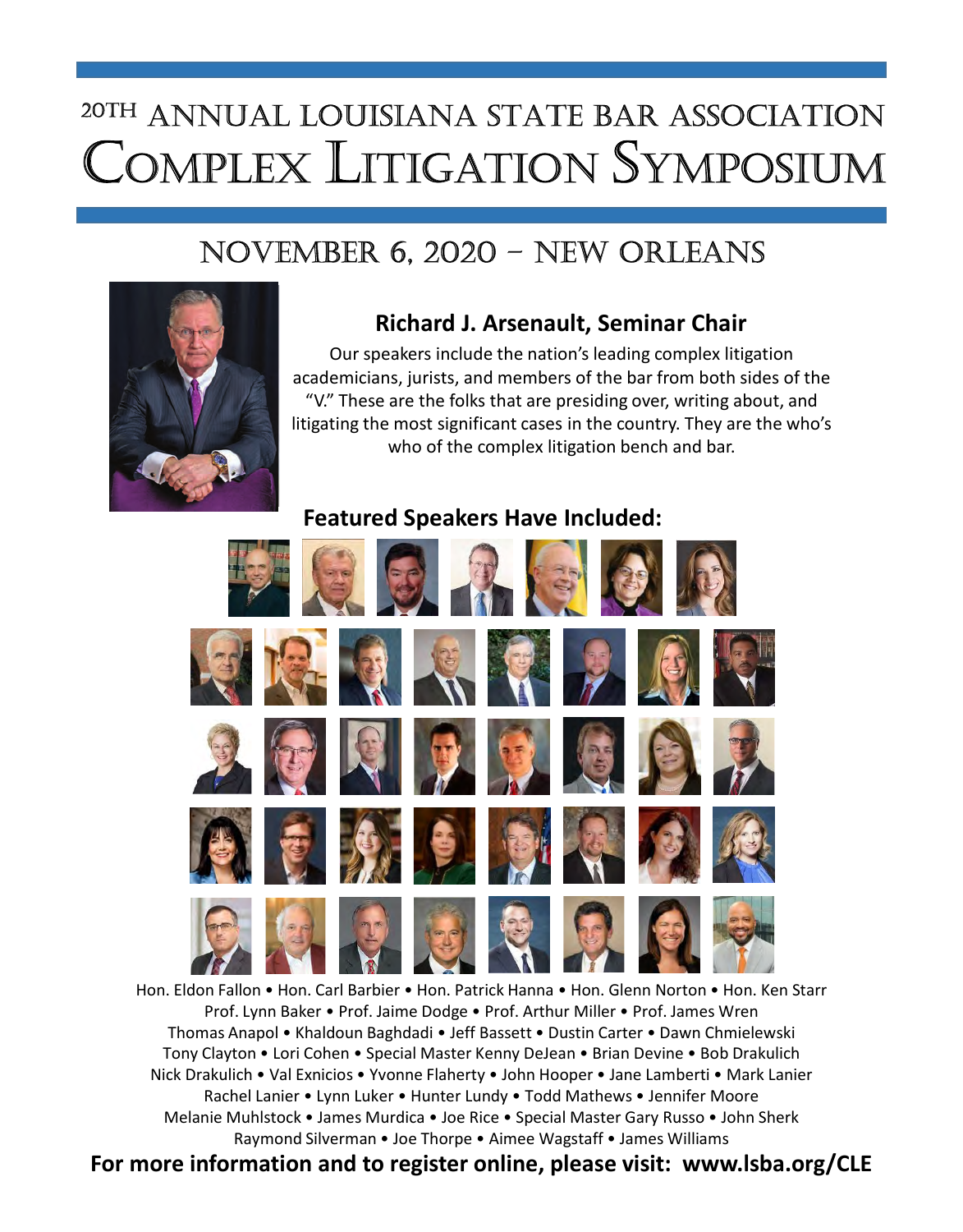### **Conclusion**

There are a lot of moving parts to these efforts. It's hard, but it is not complicated and can be boiled down to a few concepts. Parents and caregivers need to know about the adverse effects of childhood trauma. Children who are survivors of severe trauma need to receive evidence-based, trauma-competent mental health services. We need to make those services available to families who want and need them.

These children need to receive nurturing, trauma-informed daily care from their parents and caregivers. To provide this, parents and caregivers of these children need training, support and encouragement. Parents and caregivers who are themselves survivors of serious childhood trauma also need to receive effective, traumainformed treatment and interventions to prevent the recurrence of trauma to the children they care for and so that they can, in turn, provide the trauma-smart healing care that their children need.

*This article is adapted from a presentation given at the American Probation and Parole Association at its winter meeting in New Orleans in January 2020.*

### **FOOTNOTES**

1. *www.wvlegislature.gov/Senate1/majority/poverty/ ACEsinWashington2009BRFSSFinalReport%20-%20Crittenton.pdf*.

2. *See, e.g.*, Substance Abuse and Mental Health Services Admin., "Essential Components of Trauma-Informed Judicial Practice," p. 3, available at *www.nasmhpd.org/sites/default/files/DRAFT\_Essential\_Components\_of\_Trauma\_Informed\_ Judicial\_Practice.pdf*.

## **Interview with Judge Ree J. Casey-Jones, Louisiana's First STAR Court Judge**

*"You can be a rising star. You can be a shining star. You can even be a rock star!"* This is the message Judge Ree J. Casey-Jones has for the girls (and a few boys) who come through her court, Louisiana's first STAR court, a specialty court established to help address the epidemic of human trafficking. Before the coronavirus lockdown, Judge Casey-Jones sat down to talk with the *Louisiana Bar Journal* about this innovative court section under her leadership.

**Journal:** What does STAR stand for?

**Judge Casey-Jones:** It stands for Succeeding Through Achievement and Resiliency. We got the idea, and the name, from the Los Angeles, Calif., County Court System, where they have developed it. I was able to go to Los Angeles and observe the system for about a week. It was an education. There are also similar courts in other major cities.

**Journal:** When did Caddo Juvenile Court begin the STAR Court?

**Judge Casey-Jones:** In March 2019. So, it's relatively new. In the first year, we have diverted 13 cases to STAR.

### **Interviewed by Hal Odom, Jr.**

**Journal:** How do you divert cases to STAR?

**Judge Casey-Jones:** All our cases start out as delinquency cases, and most of them have been with girls. We look for juveniles who have started out with minor offenses, like fighting or disturbing the peace, but have progressed to more serious matters, like major theft, kidnapping or even homicide. We're trying to find out, what's causing this? What are the underlying issues? What can we do to move them out of juvenile justice?

**Journal:** Who selects cases for diversion?

**Judge Casey-Jones:** The Caddo Parish Office of Juvenile Services. The office's intensive probation officers evaluate the kids, starting with talking to them, their parents, their teachers, and any other significant persons in their lives. Most of them are already on probation, and moving their case to STAR Court is a condition of probation.

**Journal:** Is there an immediate effect? **Judge Casey-Jones:** Our first goal is to make sure they have a place to stay, food to eat, and some security. Their safety is



**Judge Ree J. Casey-Jones**

our Number One goal. Unfortunately, this sometimes involves moving them out of town, or even out of state.

**Journal:** Is human trafficking the thread running through most of these cases?

**Judge Casey-Jones:** Yes, in perhaps 90 percent of the cases. However, we never use the expression "human trafficking" or the word "prostitution." We try to focus on the positive aspect of improving each child's self-esteem, placing the children in a safe environment and giving them